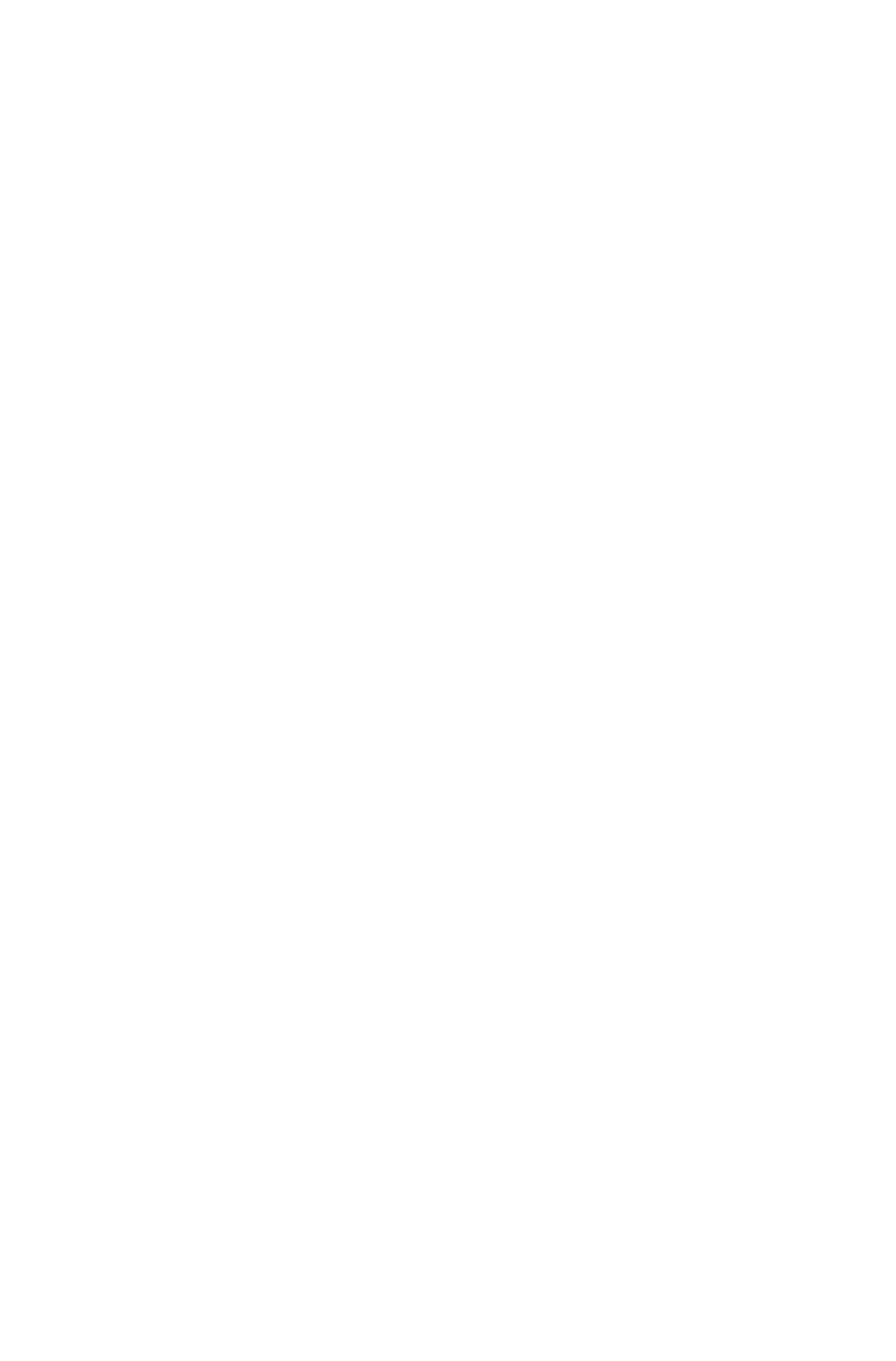## "Place and Memory in Canada: Global Perspectives" **Cracow, Poland, 30 Apríl - 3 May, 2004**

The Cracow conference was a feast of coinciding. In addition to bringing together over 150 academics from around the world, Cracow marked the 3<sup>rd</sup> Congress of the Polish Association for Canadian Studies as well as the  $3<sup>rd</sup>$  International Conference of Central European Canadianists. The conference period also straddled the May 1<sup>st</sup> accession day for new European Union states. On Friday evening Canadians, New European Union members and others could watch fireworks and festivities honouring the event. The conference venue was the very comfortable Polish Academy of Arts and Sciences, which linked conferencegoers to a long tradition of intellectual activity in Cracow - as we leamed during the official opening on Friday aftemoon.

The event began in earnest with a reading by novelist Wayne Johnston, author of such contemporary classics as *The Story of Bobby 0'Malley, The Divině Ryans*  and *The Colony of Unrequited Dreams.* He read from the last of these, reminding Europhiles and sceptics alike of the time Newfoundland voted to join Canada. *Colony* is a fictional biography of Joe Smallwood, the man who spearheaded the referendum campaign that brought Newfoundland into confederation. The passage read by Johnston pointed out how slim the margin of victory in that referendum was, while Johnston's personal anecdotes about his anti-union family reminded us that place and passports are not always a matter of choice, and that single events are remembered very differently by different individuals. Neither place nor memory is a given.

Another bonding cultural event was provided on Sunday night, when the Canadian Embassy in Warsaw rented the cinema *Ars* to show director Denys Arcanďs universally acclaimed film *Les Invasions Barbares.* For those living in countries where the film had not yet been released, this was a welcome chance to see the film that had collected such awards as the Best Foreign Film Oscar and the "Prix du scénario" at Cannes. The film was as thematically fitting as Johnston's reading, dealing as it does with memory as it takes us back to the cottage on the lake seen previously in Arcanďs *Le Déclin de UEmpire Américain.* 

The other productions enjoyed in plenum were Myrna Kostash's insightful talk entitled "The Next Canada Revisited", followed a few hours later by an evening of poetry featuring Joanna Paluszkiewicz-Magner's translations of Émile Nelligan, as well as Nancy Burke's presentation of her own poetry. The Sunday plenary session on "The Place of Canada and Canadian Studies" involved a number of speakers from across Europe and North America. The speakers involved in this session introduced their various activities and centres, then took us beyond the past of Canadian studies and considered future directions.

The rest of the conference, of course, was devoted to individual papers on "Place" and Memory in Canada", a topic that lent itself to a wide range of approaches. While the call for papers invited insights into the various ways that place and memory are intertwined, the papers themselves examined the topic in many ways. The topic was examined on national, territorial, regional and ethnic levels, and